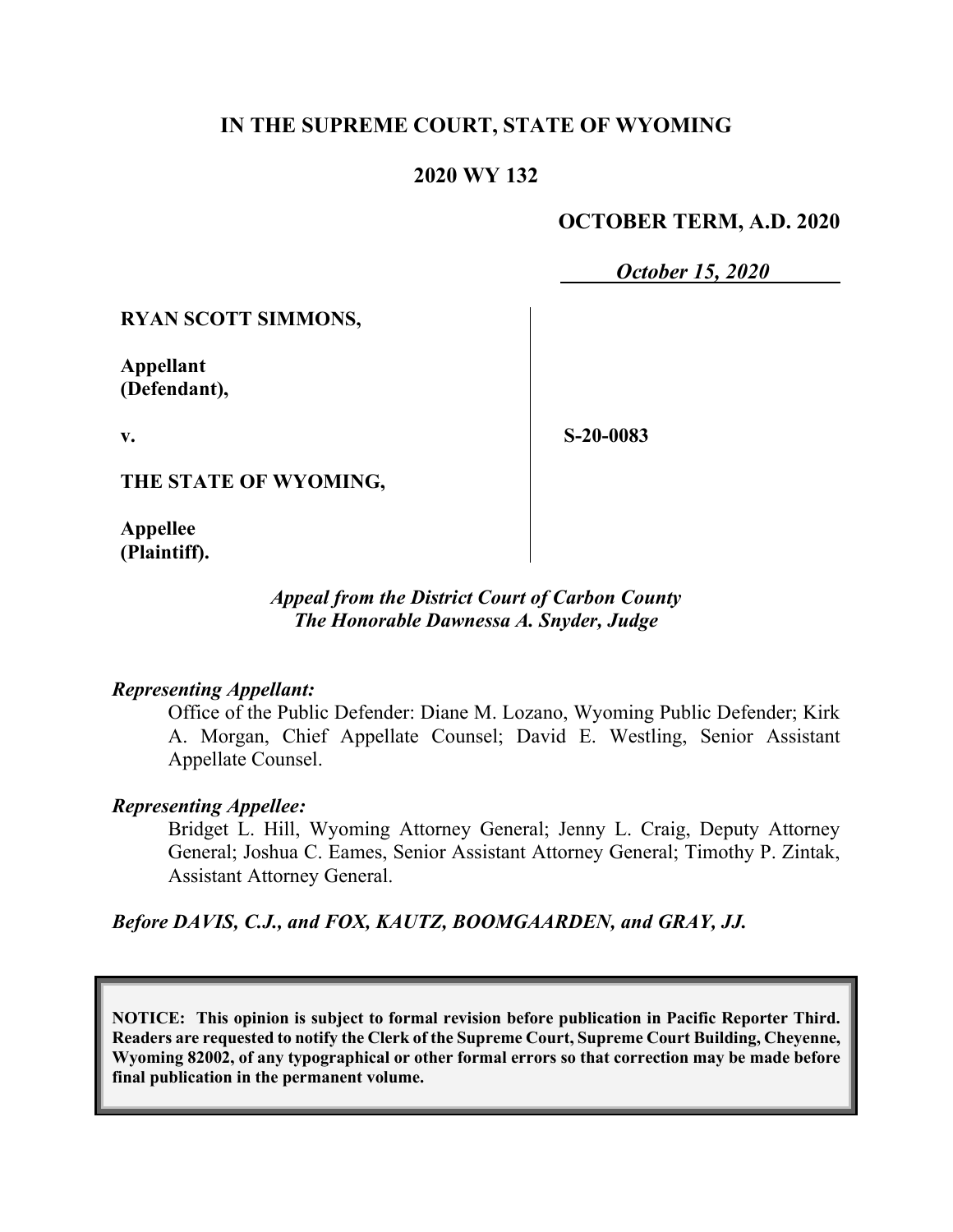### **BOOMGAARDEN, Justice.**

[¶1] Ryan Scott Simmons was convicted of three felonies after law enforcement officers found methamphetamine in his truck: possession, possession with intent to deliver, and conspiracy to deliver. On appeal, Mr. Simmons contends the district court erroneously denied his motion to suppress because the initial traffic stop was not justified. We affirm.

### *ISSUE*

[¶2] Did the district court err when it denied Mr. Simmons' motion to suppress?

# *FACTS*

[¶3] In February 2019, Wyoming Division of Criminal Investigation agents gathered information indicating Mr. Simmons was selling methamphetamine in Carbon County, Wyoming and that his source was in Denver, Colorado. On February 24, agents installed a GPS tracking device on his truck.<sup>[1](#page-1-0)</sup> On February 27, the tracking device indicated the truck traveled from Rawlins to Laramie and then to Denver. On February 28, the tracking device indicated the truck was returning to Wyoming.

[¶4] Suspecting the occupants may be transporting controlled substances, Agent Ford contacted Wyoming Highway Patrol Lieutenant Kelly Finn and Trooper Aaron Kirlin and briefed them on the investigation. He requested that the troopers conduct "a wall stop" if the driver committed a traffic violation in Carbon County. While one trooper conducted the traffic stop, another should immediately deploy a canine around the truck's exterior. Trooper Kirlin, a canine handler, passed this information along to Trooper Caleb Hobbs and they parked their separate patrol cars on the Interstate 80 median in Carbon County to watch for the truck.

[¶5] That afternoon, Troopers Hobbs and Kirlin spotted the truck and observed a crack in the front windshield. Trooper Hobbs pulled onto the interstate and initiated a traffic stop. He identified the driver as Jessica Nadeau and requested she accompany him to his patrol car so that he could write her a warning. Mr. Simmons waited in the truck.

[¶6] Trooper Kirlin arrived shortly after and parked behind the truck. After briefly interacting with Trooper Hobbs, Ms. Nadeau, and Mr. Simmons, he retrieved his certified drug-detection dog from his patrol car and conducted a free air sniff of the exterior of the truck. The dog alerted on the seam between the cab and the bed. On searching the truck, officers found approximately one-quarter pound of methamphetamine, a glass pipe with methamphetamine residue, two scales, another pipe, a straw with methamphetamine residue, and a small amount of marijuana.

<span id="page-1-0"></span><sup>&</sup>lt;sup>1</sup> The truck was registered to Mr. Simmons' father. Special Agent Eric Ford had previously observed Mr. Simmons driving it.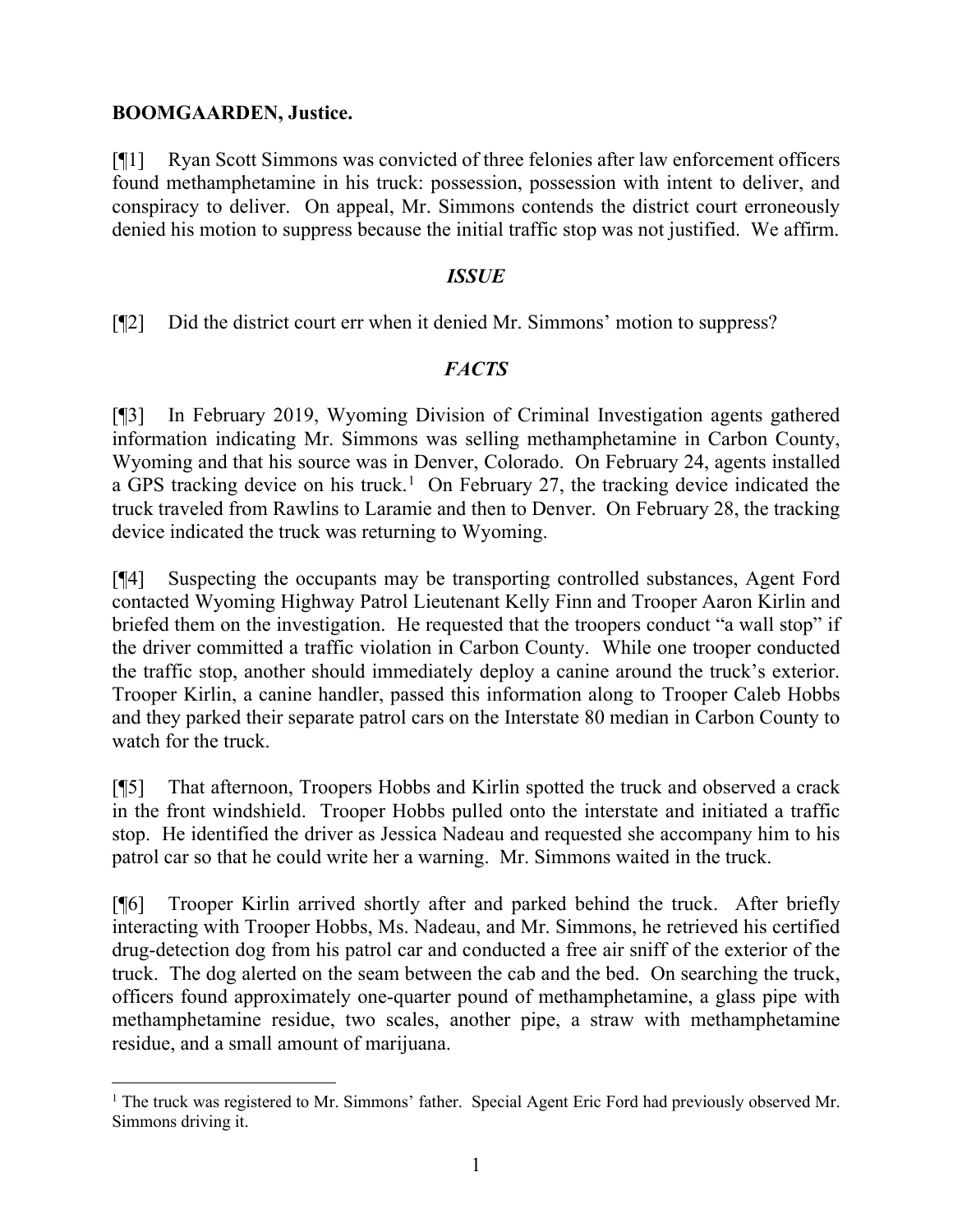[¶7] The State charged Mr. Simmons with possession of methamphetamine, possession with intent to deliver methamphetamine, conspiracy to deliver methamphetamine, and possession of marijuana (third or subsequent offense). He pleaded not guilty to those offenses. Before trial, Mr. Simmons moved to suppress the evidence recovered from his truck. He argued, in relevant part, that he "was stopped for a crack on his windshield which did not obstruct the view of the road." He noted the prosecutor had not released "dash cam video or body cam video from the stop to dispel the reasonableness of this search."

[¶8] The court denied Mr. Simmons' motion after an evidentiary hearing at which Agent Ford, Trooper Hobbs, and Trooper Kirlin testified. The prosecutor introduced a photograph of the cracked windshield as well as Trooper Hobbs' dash cam video. In sum, the court decided:

> Since Trooper Hobbs witnessed a traffic violation, there was proper justification for initiating a traffic stop. Further, Trooper Kirlin deployed his drug [detection] canine while Trooper Hobbs completed the traffic stop and his actions in no way extended the duration of the traffic stop, nor did his questions of Mr. Simmons exceed the scope of the traffic stop. As such, [Mr. Simmons'] Fourth Amendment and Wyoming Constitutional rights were not violated.

We address the evidence and the court's findings in more detail below.

[¶9] At trial, the State dismissed the marijuana charge and the jury found Mr. Simmons guilty of the three methamphetamine charges. The court imposed concurrent sentences of 12 to 16 years for (1) possession and possession with intent to deliver, which merged for sentencing purposes, and (2) conspiracy to deliver. This appeal followed.

# *STANDARD OF REVIEW*

[¶10] In reviewing the district court's denial of Mr. Simmons' motion to suppress, we view "the evidence in the light most favorable to the district court's determination and defer[] to the district court's factual findings unless they are clearly erroneous." *Robinson v. State*, 2019 WY 125, ¶ 20, 454 P.3d 149, 156 (Wyo. 2019) (quoting *Jennings v. State*, 2016 WY 69, ¶ 8, 375 P.3d 788, 790 (Wyo. 2016)). We defer to the district court's factual findings because it had "the opportunity to hear the evidence, assess witness credibility, and draw the necessary inferences, deductions, and conclusions[.]" *Id.* (quoting *Flood v. State*, 2007 WY 167, ¶ 10, 169 P.3d 538, 542 (Wyo. 2007)). "Whether an unreasonable search or seizure occurred in violation of constitutional rights presents a question of law which we review *de novo.*" *Fertig v. State*, 2006 WY 148, ¶ 8, 146 P.3d 492, 495 (Wyo. 2006) (citation omitted); *see also Lovato v. State*, 2010 WY 38, ¶ 22, 228 P.3d 55, 60 (Wyo. 2010) (reviewing de novo whether reasonable suspicion supported the initial stop).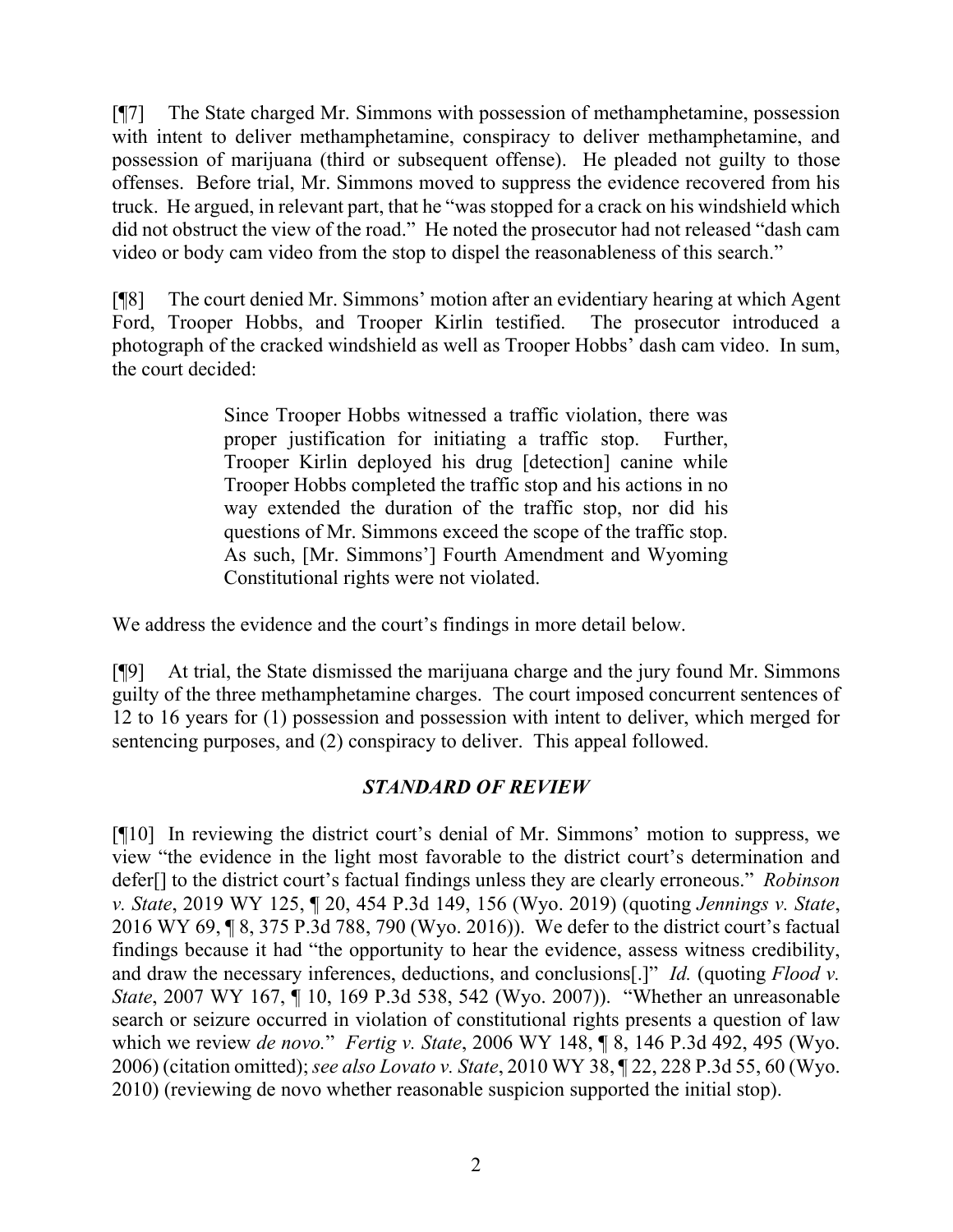# *DISCUSSION*

[¶11] The Fourth Amendment to the United States Constitution protects Mr. Simmons from unreasonable searches and seizures. There are "three tiers of interaction between law enforcement and citizens: consensual encounter[s], investigatory detention[s] and arrest[s]." *Robinson*, ¶ 21, 454 P.3d at 156 (citations omitted). Mr. Simmons' interaction with troopers began as a traffic stop, which is an investigatory detention. *Id.* (citation omitted).

[¶12] The only issue on appeal is whether the initial stop was justified.

To justify a traffic stop, the trooper must have "reasonable suspicion—that is, a particularized and objective basis" to suspect the motorist is violating the law. The trooper's conduct is judged by "'an objective standard which takes into account the totality of the circumstances.'" "[W]hile the test is objective, the [trooper]'s training, experience, and expertise are to be considered as part of the totality of the circumstances."

Id.  $\parallel$  22, 454 P.3d at 156 (citations omitted). "Provided the [trooper] has reasonable suspicion to initiate a stop, '[the trooper's] subjective intent to search for drugs does not invalidate an otherwise lawful traffic stop.'" *Pier v. State*, 2019 WY 3, ¶ 18, 432 P.3d 890, 896 (Wyo. 2019) (quoting *Fertig*, ¶ 14, 146 P.3d at 496); *see also Lovato*, ¶ 14, 228 P.3d at 28.

[¶13] The district court concluded the stop was justified because Trooper Hobbs observed a violation of Wyo. Stat. Ann. § 31-5-955(a). Section 31-5-955(a) (LexisNexis 2019) states in relevant part: "No person shall drive any motor vehicle with any . . . crack within the front windshield . . . which materially obstructs, obscures or impairs the driver's clear view of the highway[.]" The court reasoned:

> Both Trooper Hobbs and Trooper Kirlin testified that they observed a cracked windshield on the Tacoma. They saw light from the sun glint off the windshield. Also, Trooper Hobbs testified that the window had multiple cracks running through it including one right down the middle of the windshield and such a crack could create impairment due to sun reflection, distortion, and damage to windshield wipers. The photograph of the windshield clearly shows the cracked windshield consistent with the Troopers' testimony. Further, Ms. Nadeau told Trooper Hobbs that the reason for the trip she and Mr. Simmons took to Laramie was to try to replace the cracked windshield.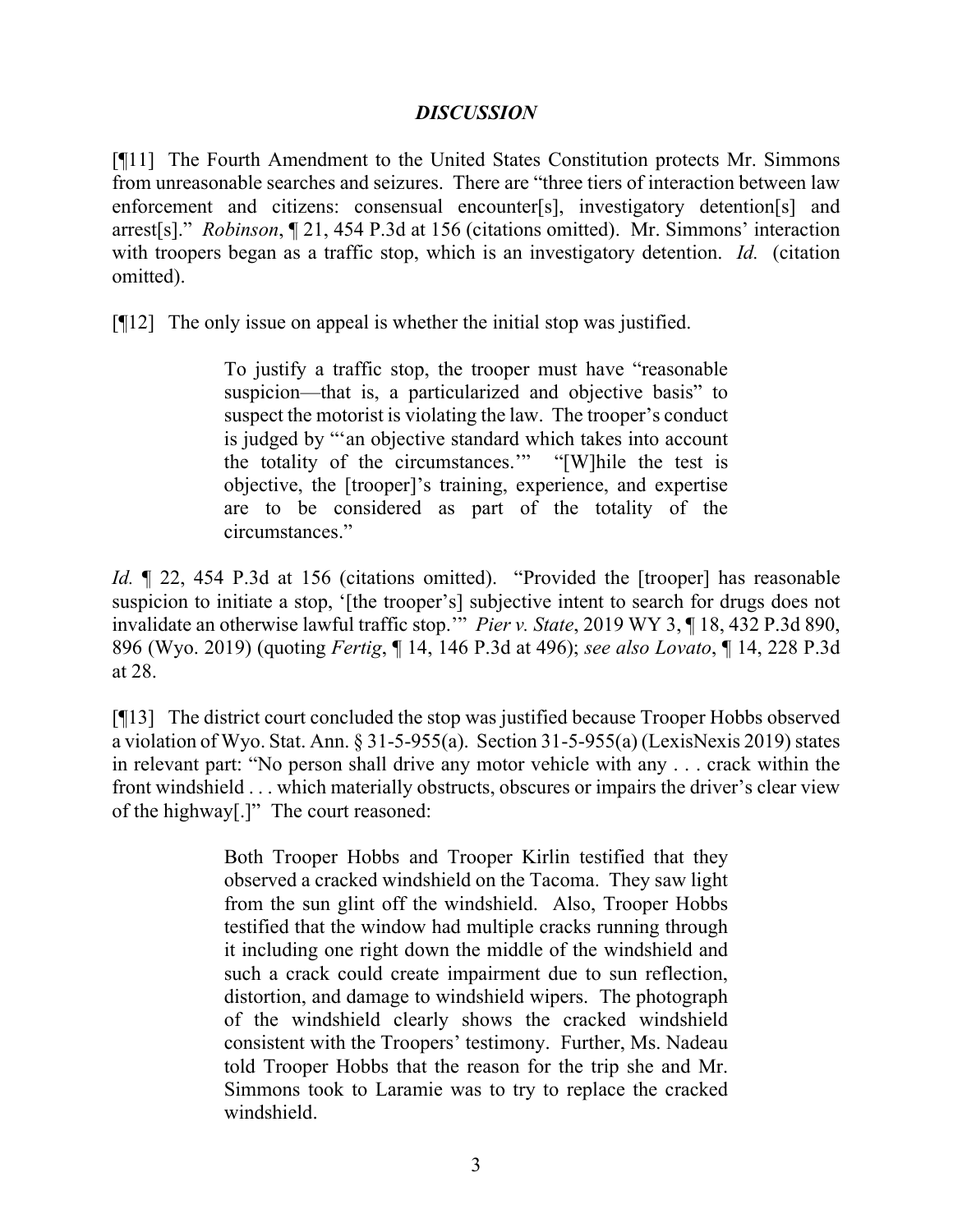Despite the stop of the Tacoma being pretextual due to information provided by Agent Ford, Trooper Hobbs based the initial traffic stop upon a personally witnessed violation of the law. Thus, [Mr. Simmons'] rights under both the Wyoming Constitution and the United States Constitution were not violated by Trooper Hobb[s'] initial stop.

[¶14] *Lovato v. State* supports the district court's ruling.There we affirmed denial of a motion to suppress challenging a traffic stop for two violations—a cracked windshield and a dark-tinted license plate cover. *Lovato*, ¶¶ 13–22, 228 P.3d at 58–60. At the motion to suppress hearing, Trooper Cheser testified he "could see the sunlight glinting off of a crack on the windshield on the upper left side of the windshield," suggesting a possible violation of Wyo. Stat. Ann. § 31-5-955(a). *Id.* ¶ 15, 228 P.3d at 59. Mr. Lovato argued to the district court and again on appeal that testimony about the crack's location and size was inconsistent. *Id.* ¶ 16, 228 P.3d at 59. Neither the prosecution nor the defense offered a photograph or other evidence to resolve the inconsistencies. *Id.* We deferred to the district court's finding that "Trooper Cheser observed a crack in the [] sedan's windshield[,]" noting it was uncontroverted the crack was there and visible, and we were not convinced the district court made a mistake. *Id.* ¶ 17, 228 P.3d at 59. We concluded Trooper Cheser's observations of the windshield crack and license plate "were sufficient to provide [him] with the reasonable suspicion necessary to stop Mr. Lovato." *Id.* ¶ 22, 228 P.3d at 60.

[¶15] Mr. Simmons attempts to distinguish *Lovato* on two grounds: (1) "there was also an unreadable license plate" and (2) the trooper's observations "did not stretch credulity." We address these grounds in turn.

[¶16] That the trooper in *Lovato* observed Mr. Lovato driving his sedan in violation of two statutes, not one, is not a meaningful distinction. Either violation standing alone would have supplied the necessary justification to stop Mr. Lovato under the circumstances. *See Allgier v. State*, 2015 WY 137, ¶ 20, 358 P.3d 1271, 1277–78 (Wyo. 2015) ("Because we have determined that the initial stop was permissible based upon the reasonable suspicion that there was a violation of Wyo. Stat. Ann.  $\S 31-5-210(a)$ , we need not reach the question of whether Trooper Tegdesth had a reasonable suspicion that the jeep was in violation of Wyo. Stat. Ann. § 31-5-955(a)."). Similarly, one traffic violation was enough here.

[¶17] Mr. Simmons' assertion that the troopers' observations "stretch credulity" impugns the district court's factual findings. As noted above, we defer to the district court's factual findings unless they are clearly erroneous. *Robinson*, ¶ 20, 454 P.3d at 156. "A finding of fact is clearly erroneous when, although there is evidence to support it, the reviewing court on the entire evidence is left with the definite and firm conviction that a mistake has been committed." *Dixon v. State*, 2019 WY 37, ¶ 24, 438 P.3d 216, 228 (Wyo. 2019) (quoting *King v. State*, 2017 WY 129, ¶ 9, 403 P.3d 1070, 1073 (Wyo. 2017)). We are left with no such conviction.